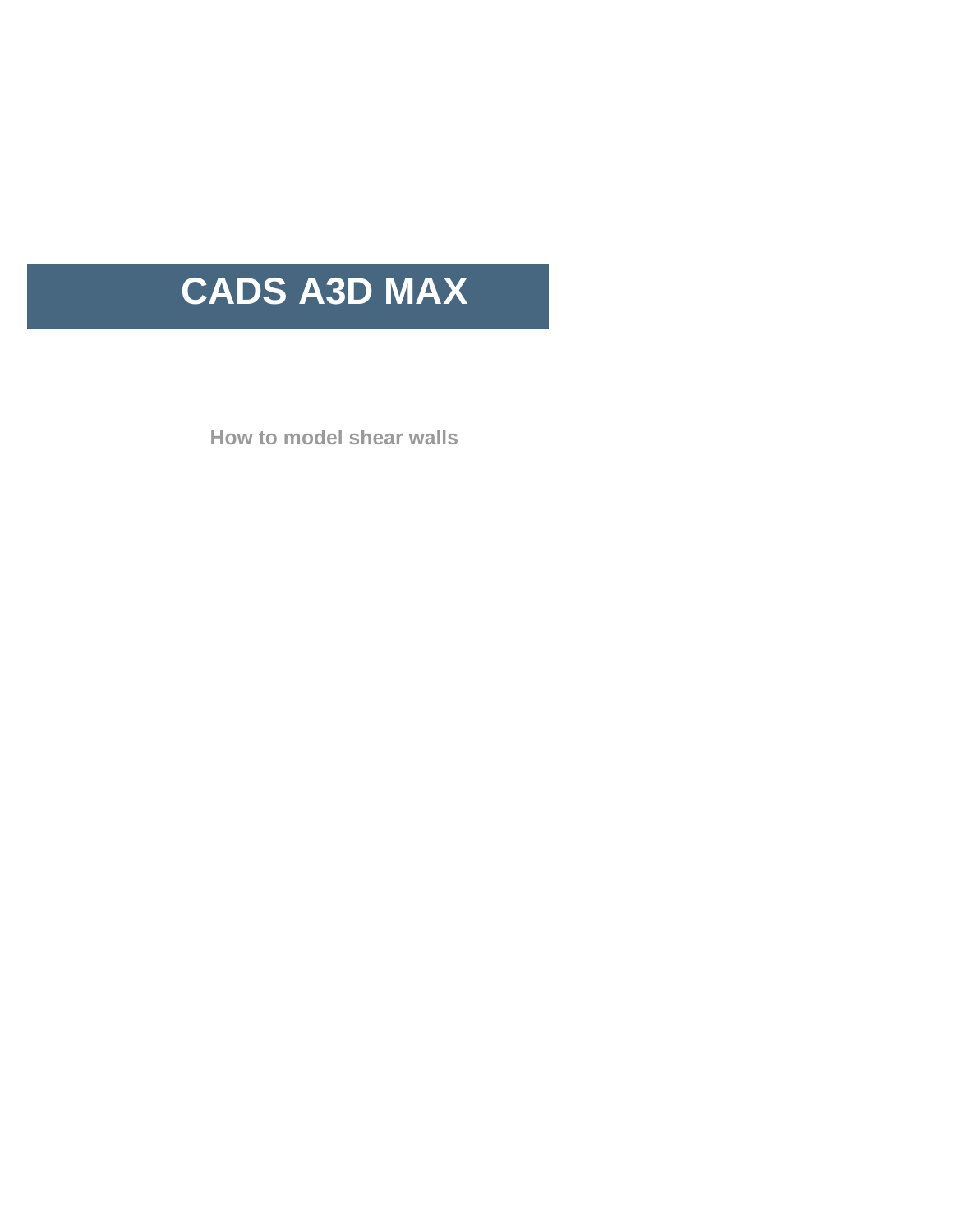# **Modelling shear walls in A3D MAX**

## **Introduction and synopsis**

This paper explains how to model shear walls in A3D MAX using the `wide column – rigid arm' sub-frame described in section 3.5 of CIRIA Report 102 Design of shear wall buildings by A.W. Irwin<sup>1</sup>. Besides modelling shear wall behaviour in the structure, the results can be used for designing the walls themselves and their foundations.

## **Scope**

Shear walls are here defined as loadbearing walls of reinforced concrete, masonry or composite steel plate and concrete which provide the principal resistance to lateral loads due to wind or seismic effects on the building structure. Shear walls may support all of the vertical loads as in crosswall and cellular construction or may provide bracing to a structure which is consists mainly of beam and column frames in steelwork or reinforced concrete. This paper does not consider `infilled frames' whereby bracing is provided by masonry panel walls built into a steel or concrete frame. This form of construction can be modelled using equivalent `compression-only' diagonals and may be subject of a separate paper.

## **General concept**

Each plane wall length is modelled as a rectangular section column member of the same storey height positioned at mid length of the wall. The section depth is equal to the wall length and the width is equal to the wall thickness. Whilst beams and columns are normally modelled with sufficient accuracy using 1-D bar elements, this is not adequate for walls and so the extent of the wall panel is modelled by two rigid arms at floor level extending from the centroid to the ends of the wall. The rigid arms can support direct distributed loads from floor panels and point loads from beams. The tee-shaped sub-frame so formed represents the comparatively rigid wall panel in similar fashion to the assembly of 2D plate elements used in alternative analysis methods but permits much simpler post-processing for design of the wall and foundations because the analysis output for the wall is a simple set of forces and moments acting on the whole panel. Wall sub frames can be joined using common nodes and coupling beams as appropriate to model 2D coupled walls and 3D core assemblies as described below.

## **Single plane shear wall**

Fig 1 (below) shows an elevation of a four storey single plane shear wall with attached cantilever beams. Fig 2 shows the line elements used to model this part of the structure (the `stick model'). Vertical members numbered 277-280 are the wide column member type defined in the Member type dialog as shown in fig 3. Horizontal members 281 to 288 are the `rigid arms' defining the extent of the wall panel. Strictly speaking they should be defined as a member type with very large major axis inertia and very small minor axis inertia and torsion constant. However it is convenient to use the rectangular RC section type with depth say 0.75 x storey height and width equal to the wall thickness. This produces an acceptable 3D rendered graphic and doesn't significantly affect the numerical results. Horizontal members 289 to 296 are `real'RC beams which in this case cantilever from the ends of the wall to support the corners of the floor slabs. The subframe was created by first defining the member types in the Member type dialog, then defining the nodes (joints) of the subframe by co ordinates and finally using the Quick Member tool to join up the nodes with members of the relevant type. Other methods can be used to the same effect.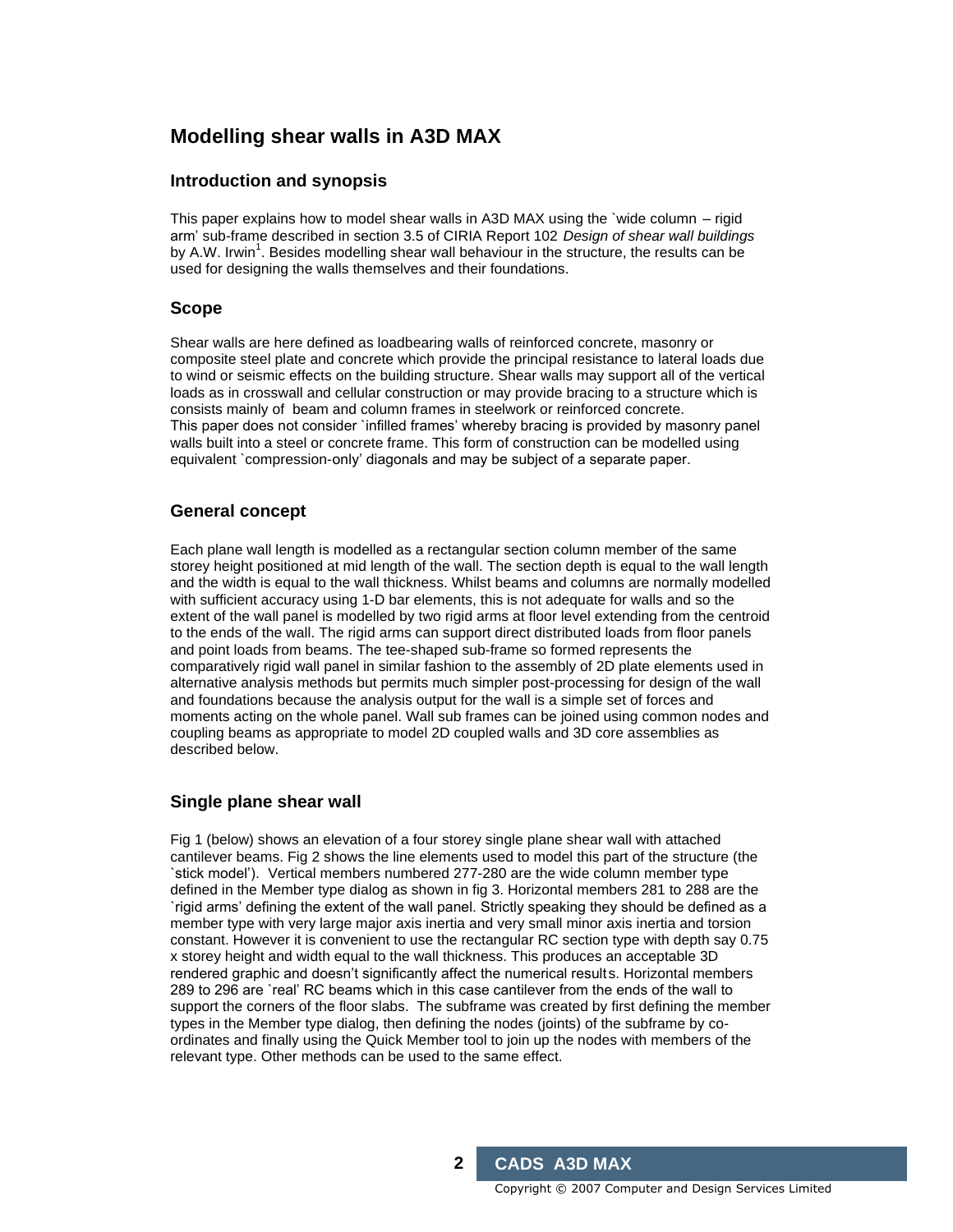

Fig 1: Elevation of four storey single plane shear wall with attached cantilever beams.



Fig 2: Stick model of single plane shear wall and cantilever beams.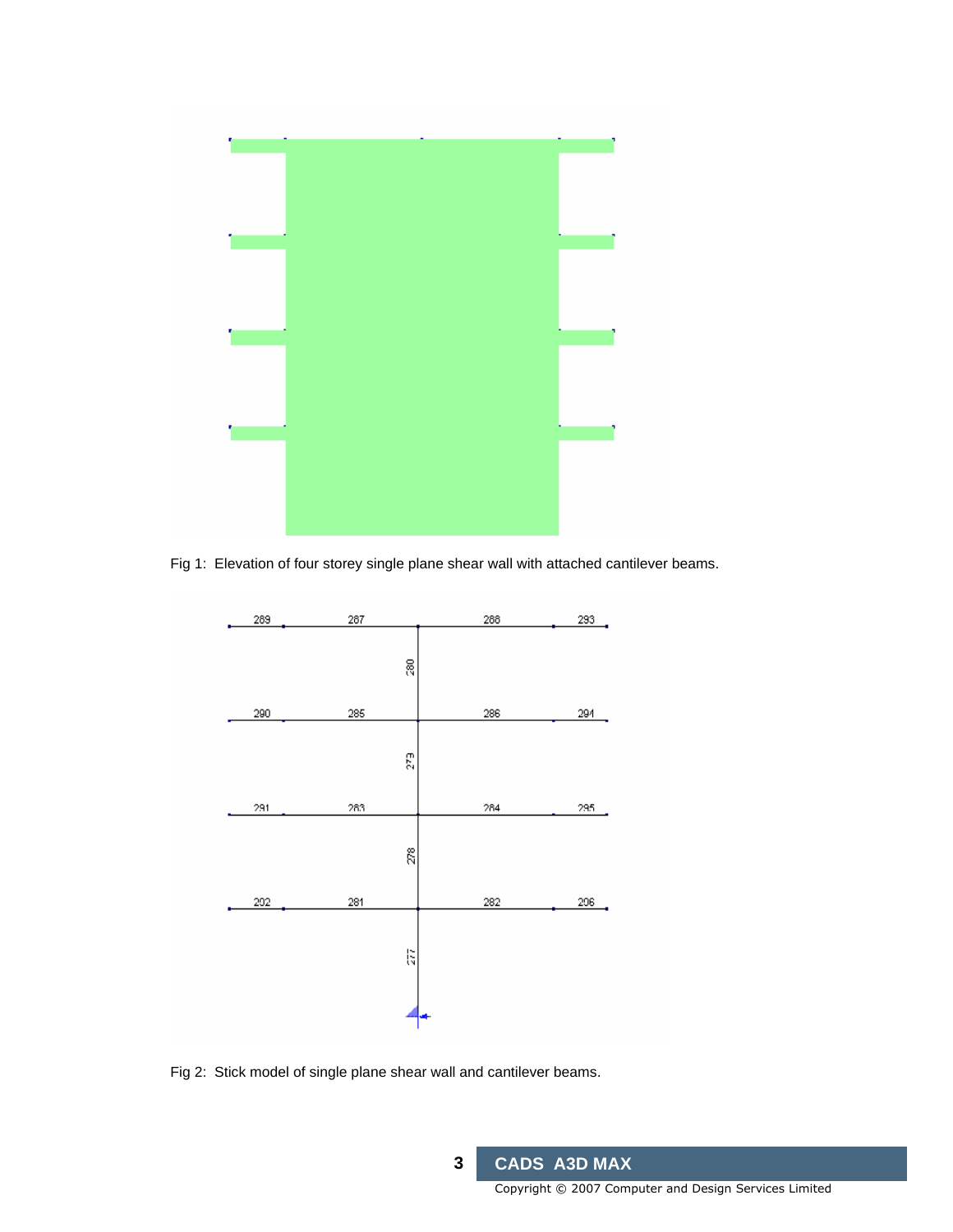

Fig 3: The vertical member type representing the wall is defined as a rectangular column.



# **Two shear walls coupled in plane**

Fig 4: Elevation of two plane coupled shear walls with attached cantilever beams.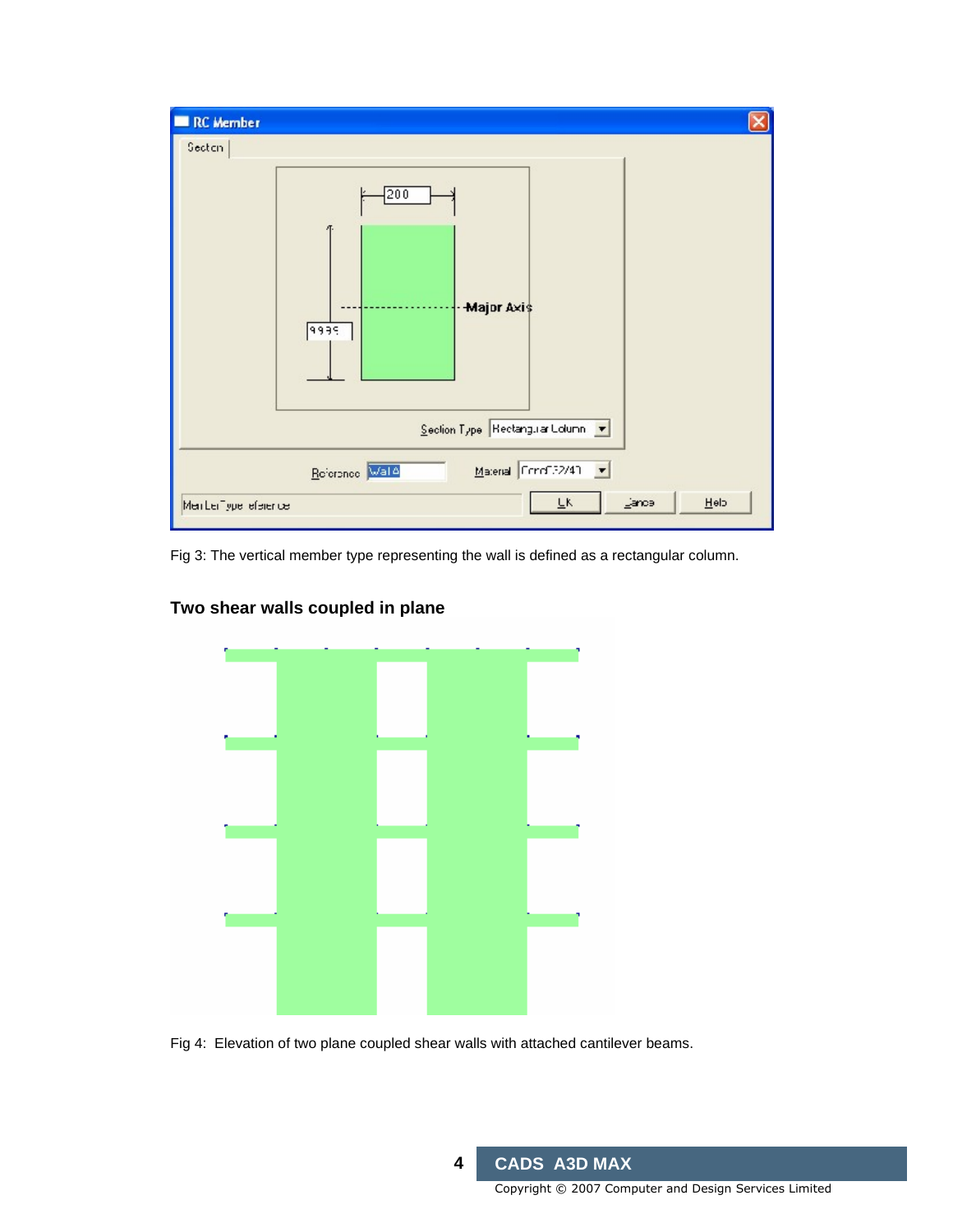

Fig 5: Stick model of two coupled shear walls

Figs 5 and 6 show the solid and stick models of a pair of coupled shear walls.

Members 297 – 304 are vertical wide column members positioned at the wall centrelines and modelling the principal flexural action of the walls.

Members 305 - 320 are the `rigid arms' positioned at or just below floor level defining the wall lengths and collecting floor loads.<br>The cantilevers at the ends support the corner edge of the floors as in the single wall example

and are not part of the shear wall subframe.

Members 322, 325, 328 and 331 are floor beams coupling the two walls together. They have the effect of modifying the simple vertical cantilever behaviour of a single wall some way towards rigid frame action depending on relative stiffnesses. In some circumstances, where beams are not desirable, the coupling action of an in situ RC slab can be modelled by means of a slab member. The effective width of slab may be estimated using the graphs in fig 16 of CIRIA 102. Obviously whether beams or slabs are used to couple shear walls, they must be reinforced to sustain the moments and shear forces output by the analysis. In some extreme circumstances the force effects in the coupling beam or slab may be unsustainable and it may be necessary to resort to specific pin-jointed details or to use plastic analysis to justify a feasible section design.

#### **Intersecting shear walls**

Two or more plane sub-frames like those discussed above may be assembled into 3D groups of walls by making the rigid arms share nodes in the 3D frame model. Fig 6 shows two such walls forming an offset T shape in plan. Note that one set of rigid arms has been split to provide the node connection between the two walls. Obviously this would not be necessary for a symmetrical T plan shape.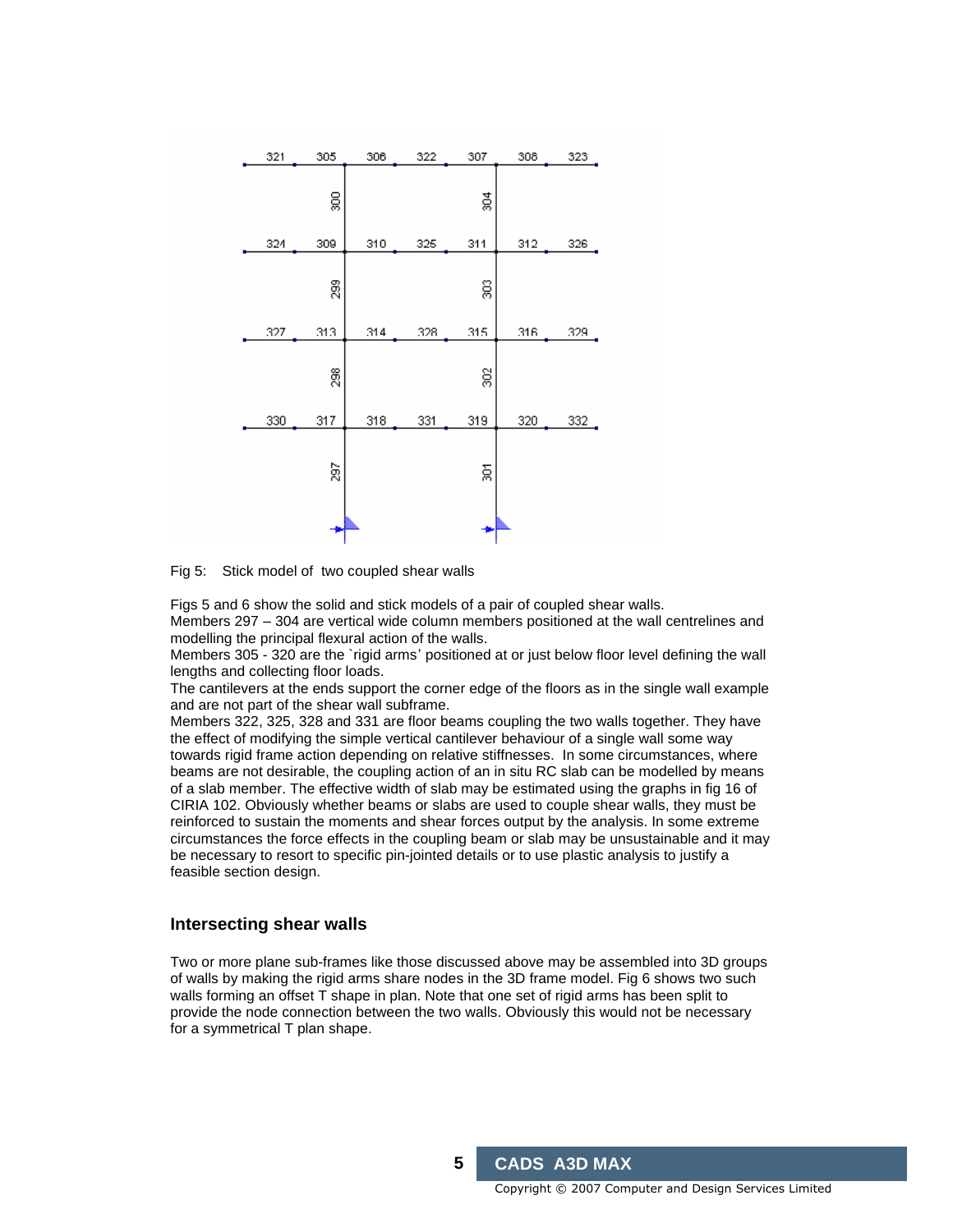

Fig 6: Solid and stick models of intersecting shear walls

# **Core walls**

More complex rectilinear assemblies of sub-frames can easily be constructed to model stair, lift and service cores as shown in fig 7 below.



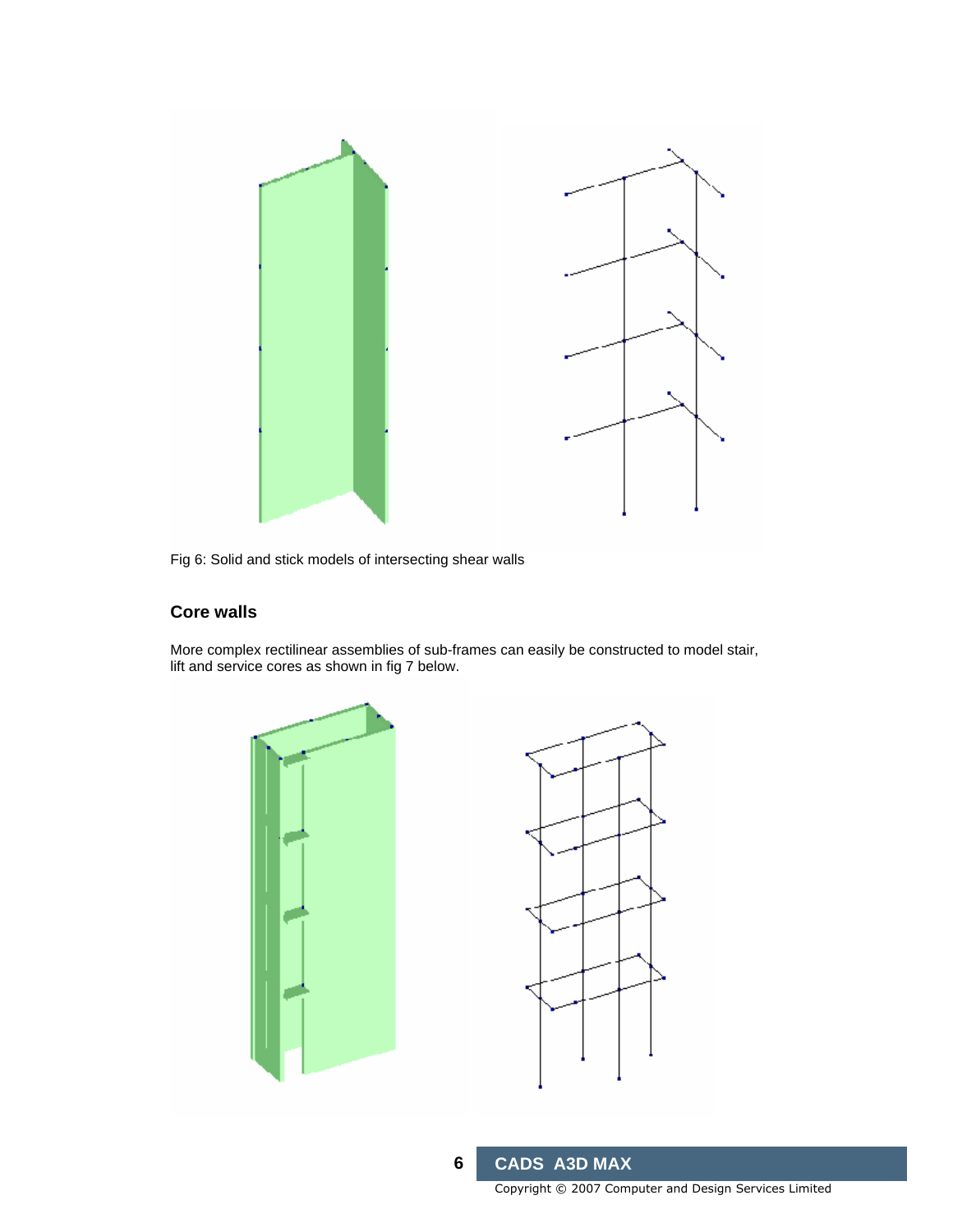# **Building frame modelwith shear walls**



Fig 8: Solid model of RC frame with three groups of shear walls



Fig 9: Stick model of RC frame with three groups of shear walls

Figs 8 and 9 illustrate a four storey frame of two spans (6 and 8 m) and 8 bays of 5m with a simple cantilever shear wall at the left end, two coupled shear walls at the right end and a

**7 CADS A3D MAX**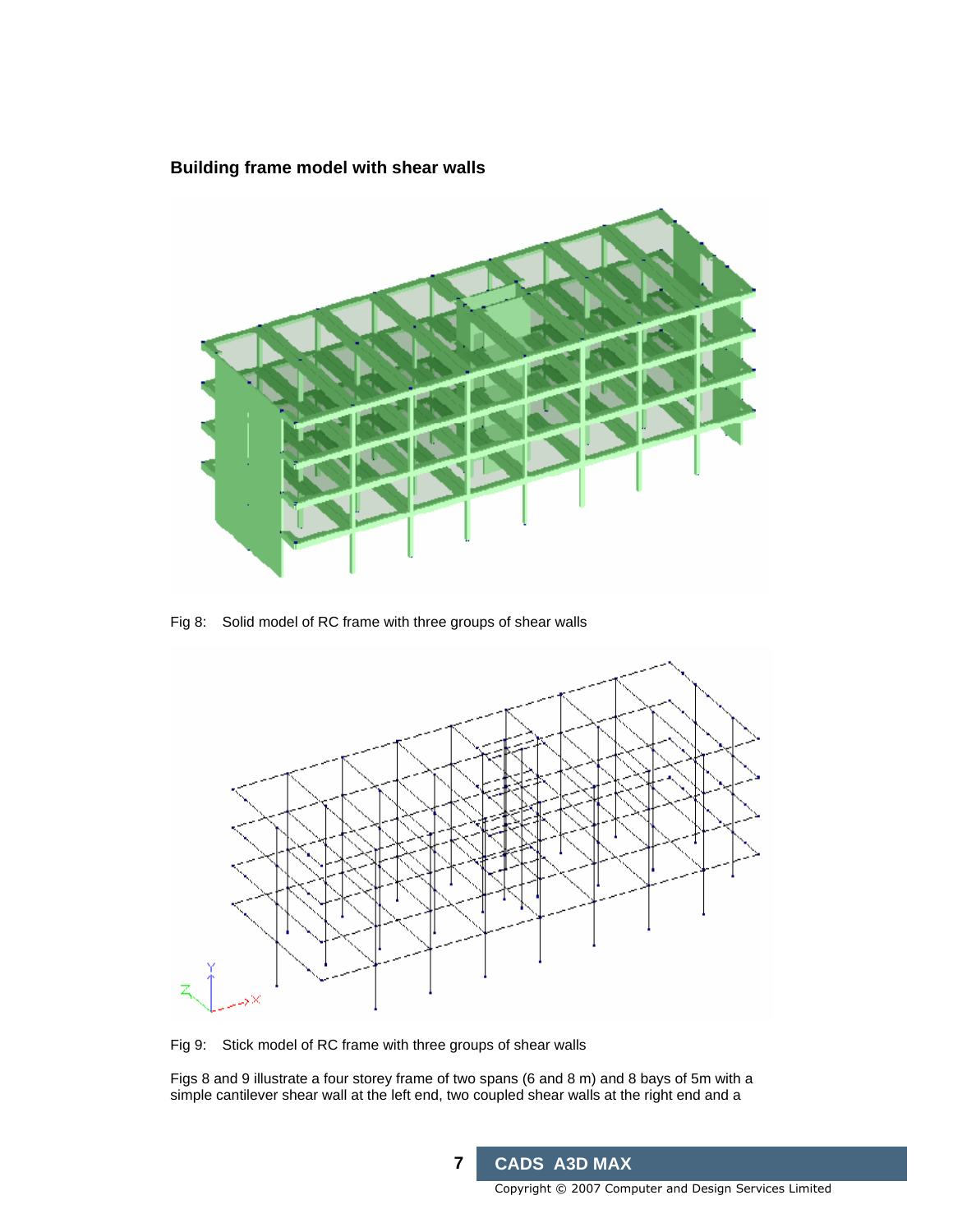stair core near the centre of the building. The model was initially constructed using the multi storey frame generator and then modified to add the shear wall sub-framing at each end using joint co-ordinates and the Quick member tool. Part of the interior was then deleted to insert the stair core sub-framing and then reinstate the main beams connecting to the corners of the core. The floors and roof loading were applied using the Automatic panels tool after selecting the floor members at each level. The `rigid' panel option was selected to model the diaphragm action of insitu RC floor slabs. Fig 10 shows the panels and the two-way load distribution scheme adopted.



Fig 10: Stick model of frame showing floor and roof panels.



Fig 11: Moments due to wind acting in the Z direction.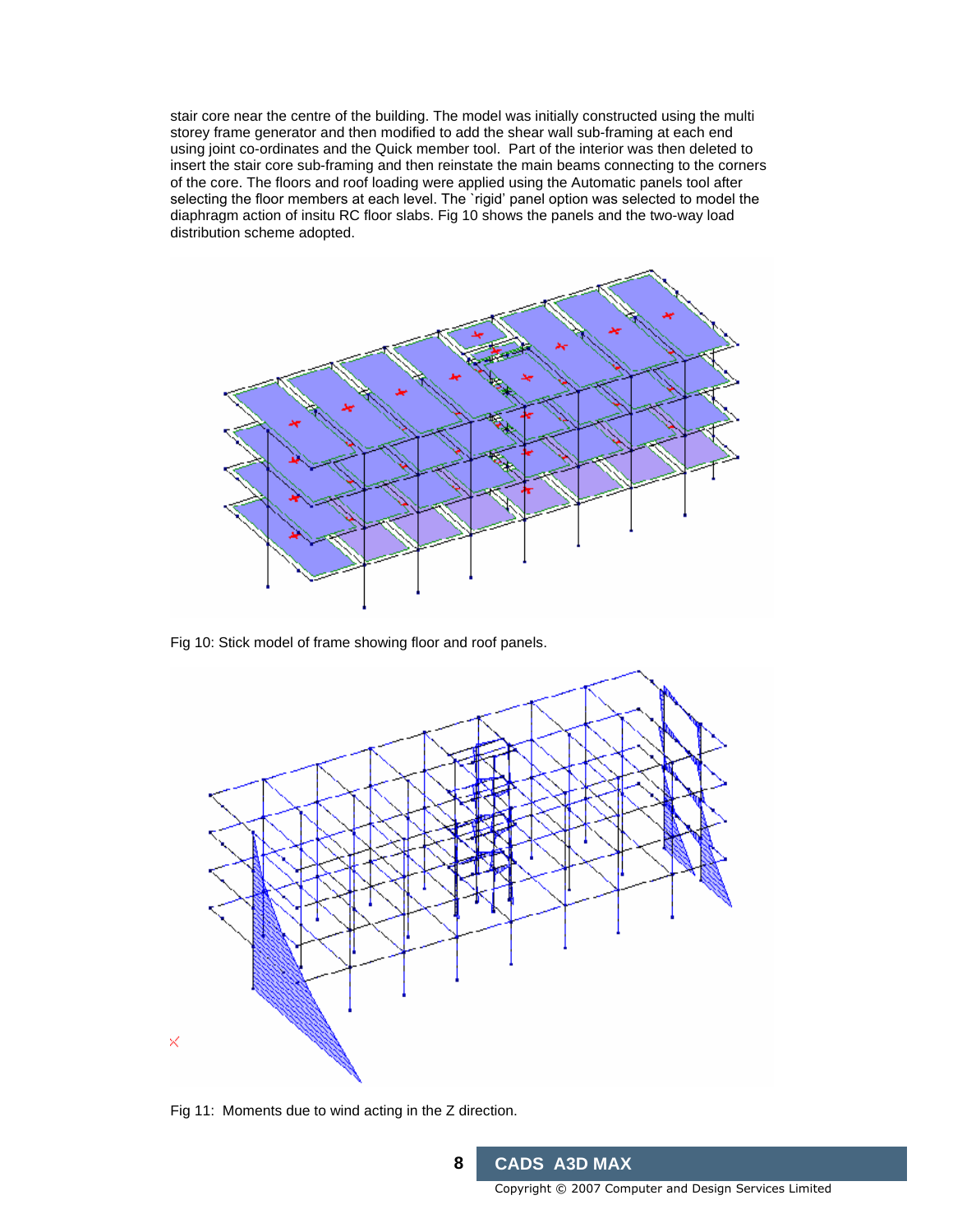Fig 11 shows the moments in the shear walls due to wind blowing in the Z direction. Because of the great stiffness of the shear walls there are negligible bending effects in the columns and beams due to wind. The left shear wall moment diagram shows the expected simple cantilever form whilst the right hand coupled shear walls show a typical `wind portal' form at higher levels changing to cantilever action in the lower storeys. The stair core takes a smaller part in resisting loads in the Z direction due to its relatively shallow section depth. However the axial force diagram in fig 12 clearly illustrates the `flange action' of the core wall panels perpendicular to the wind direction. Similarly tension and compression forces are induced in the windward and leeward walls of the right hand coupled shear wall system due to rigid frame action.



Fig 12 Axial forces due to wind acting in the Z direction.



Fig 13 Moments due to wind acting in the X direction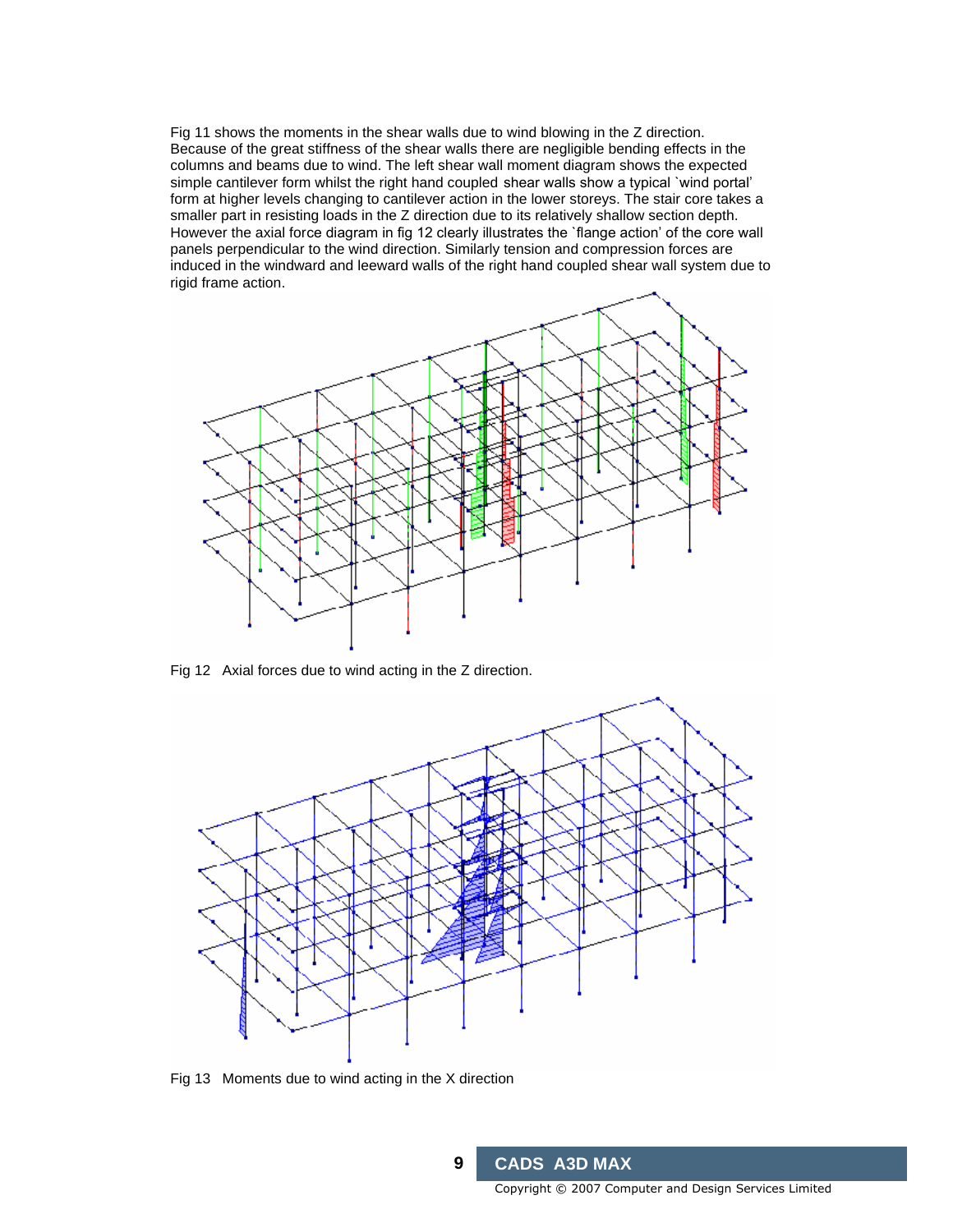Fig 13 shows the stair core to be dominant in resisting wind acting in the X direction. However a significant moment is induced in the left shear wall which istransverse to the wind direction. This is because of the asymmetry of the stair core both in shape and position in the structure. Asymmetry of wind load or resisting elements causes the floor diaphragms to twist in plan generating force effects in the plane shear walls transverse to the wind direction.



Fig 14 Moment and axial force diagrams for the stair core due to wind acting in the X direction.

Fig 14 shows how the short end walls of the stair core act as `flanges' of the `box' section carrying axial force whilst the long side walls act as `webs' carrying moment. The resultant vertical stresses are essentially flexural stresses due to bending of the core section and can be read from the Member effects results table when the `stresses' option is selected or hand calculated from first principles. It will be found that the extreme fibre stresses in the `webs' do not match the extreme fibre stresses in the `flanges' at their intersection points. This is because the flange forces are not uniformly distributed as assumed in linear elastic calculation but vary due to the `shear lag' effect as in any flanged section. Stresses are maximum in flanges at the junction with the web and least mid way between webs.

#### **Shear** walls under dead and **imposed** loads

The principal purpose of shear walls is to resist horizontal loads due to wind and earthquake effects and to generally provide lateral and/or longitudinal stability. The resultant in-plane moments and shears due to wind, seismic and notional loads are readily appreciated. However, the presence of significant in-plane moments and shears in the walls under vertical dead and imposed loads alone may be initially and superficially surprising. There are two main reasons for this.

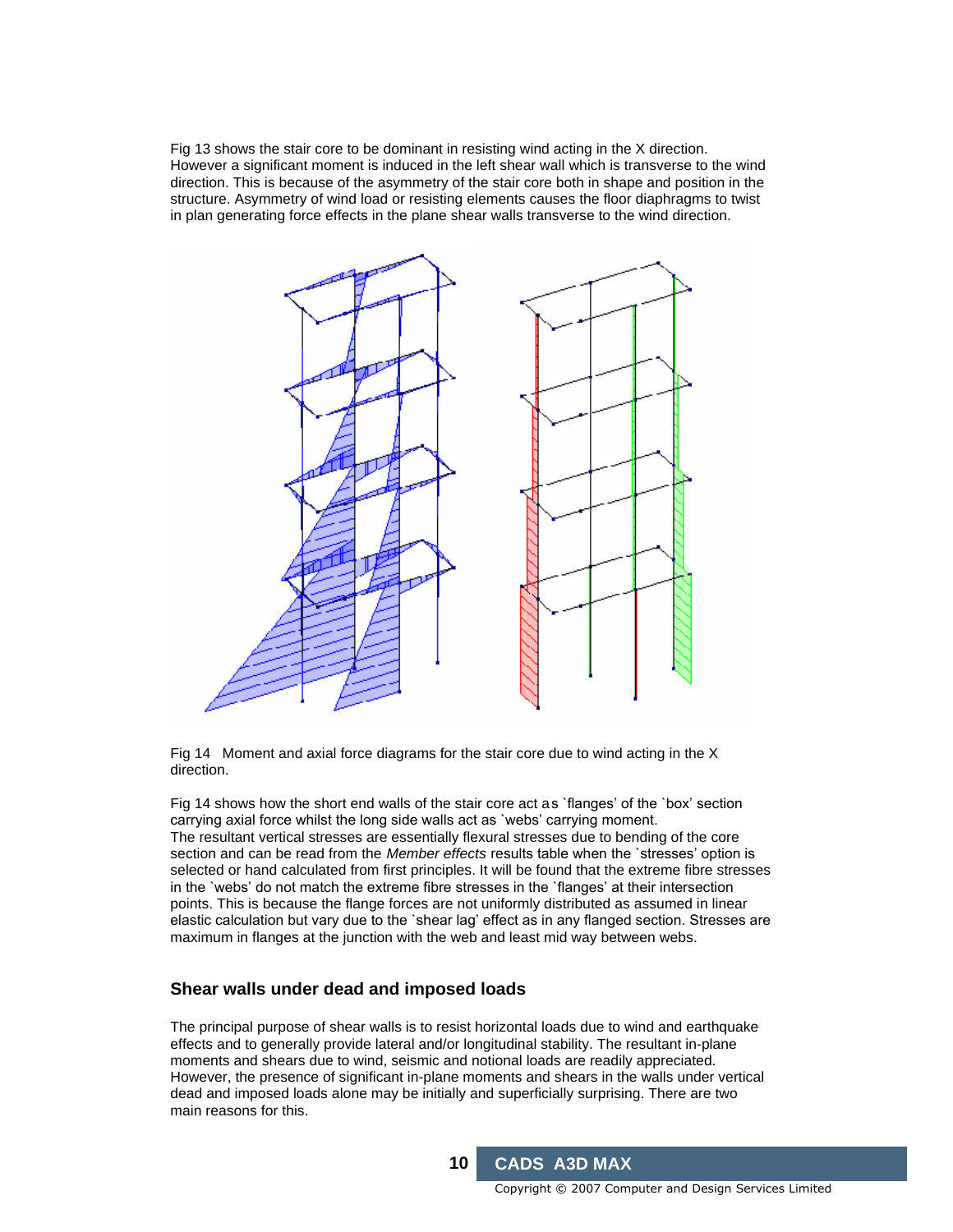Firstly there may be an in-plane moment due to unsymmetrical vertical loads applied directly to the shear wall`arms' by slab and beam reactions. Secondly, and perhaps less obviously, the shear wall and floor diaphragm system may restrain several unsymmetrical beam and column frames from sway under vertical loads as shown in the following example.





Fig 15: Four storey frame with simple symmetrical cantilever shear walls at each end.

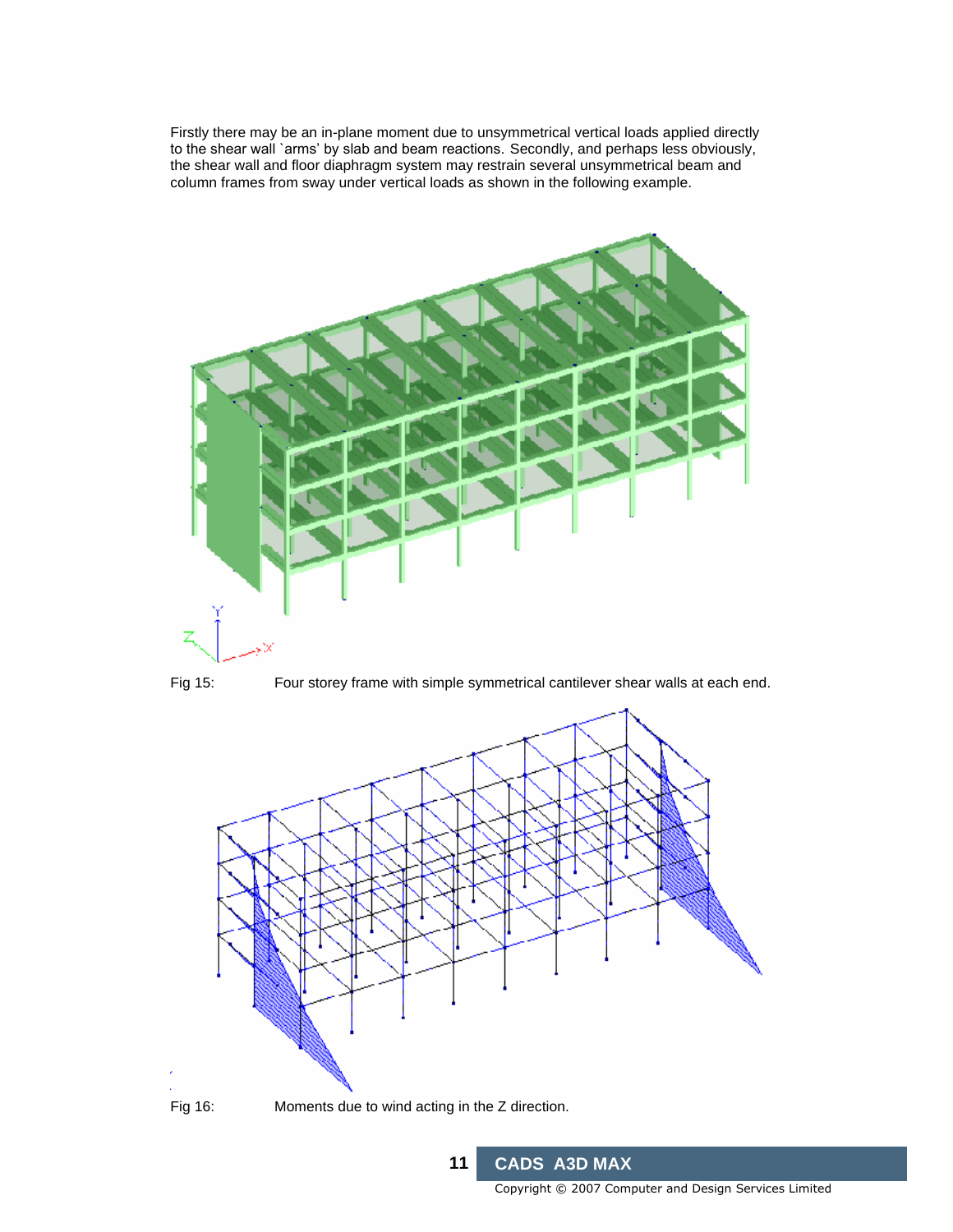Fig 15 shows a very simple frame with symmetrical cantilever shear walls at each end. The internal beam and column frames have two spans of 8 m and 6 m respectively and are therefore unsymmetrical and as isolated 2D frames would sway slightly.

Fig 16 shows the moments in the shear walls due to wind acting in the Z direction which are in the anticipated form. Fig 17 shows the moments due to dead load only with substantial in plane bending of the shear walls to resist the accumulated sway restraint forces transmitted through the floor diaphragms from the internal frames.



Fig 17: Moments due to dead load only.

The form and magnitude of the shear wall moments due to dead load can be validated by analysing a typical internal frame in 2D with floor level horizontal restraints. The restraint reactions from this analysis are multiplied by 3.5 frames and applied to a 2D model of an end frame containing a shear wall. The moment diagram resulting can be compared to the similar diagram produced by the 3D analysis as shown in fig 18.



**12 CADS A3D MAX**